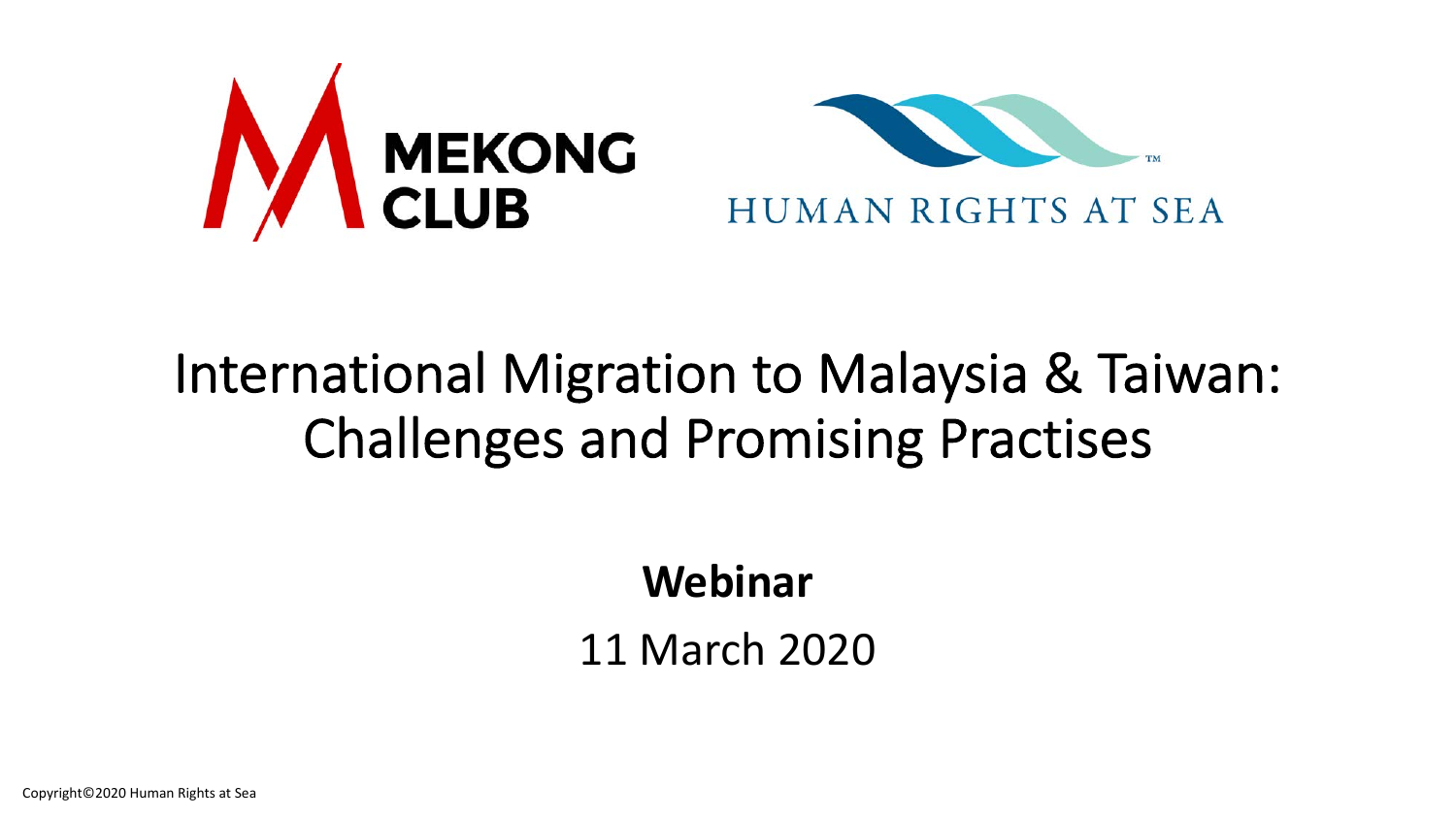



## About Us

- HRAS is an independent civil-society charitable organisation established in 2014 providing research, education and advocacy work in response to human rights abuses at sea across all areas of the maritime supply chain and environment.
- Our verticals cover global seafarers, fishers, migrant and refugees, and maritime business and human rights development.
- HRAS is non-political, non-religious and non-aligned to any one stakeholder. It is objective and impartial in its research work, findings and ISBN publications which are based on corroborated evidence and fact.
- [www.humanrightsatsea.org](http://www.humanrightsatsea.org/)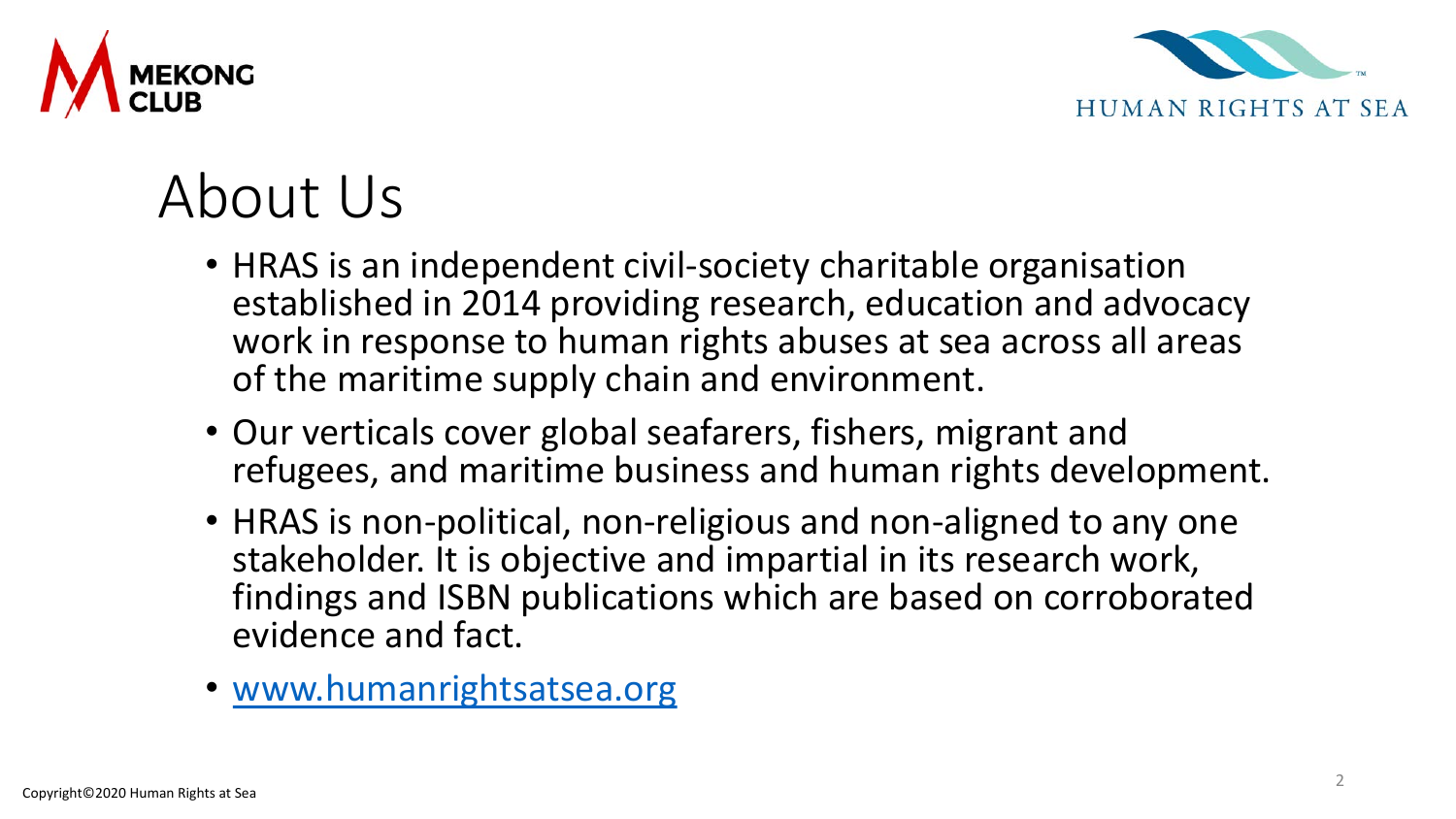



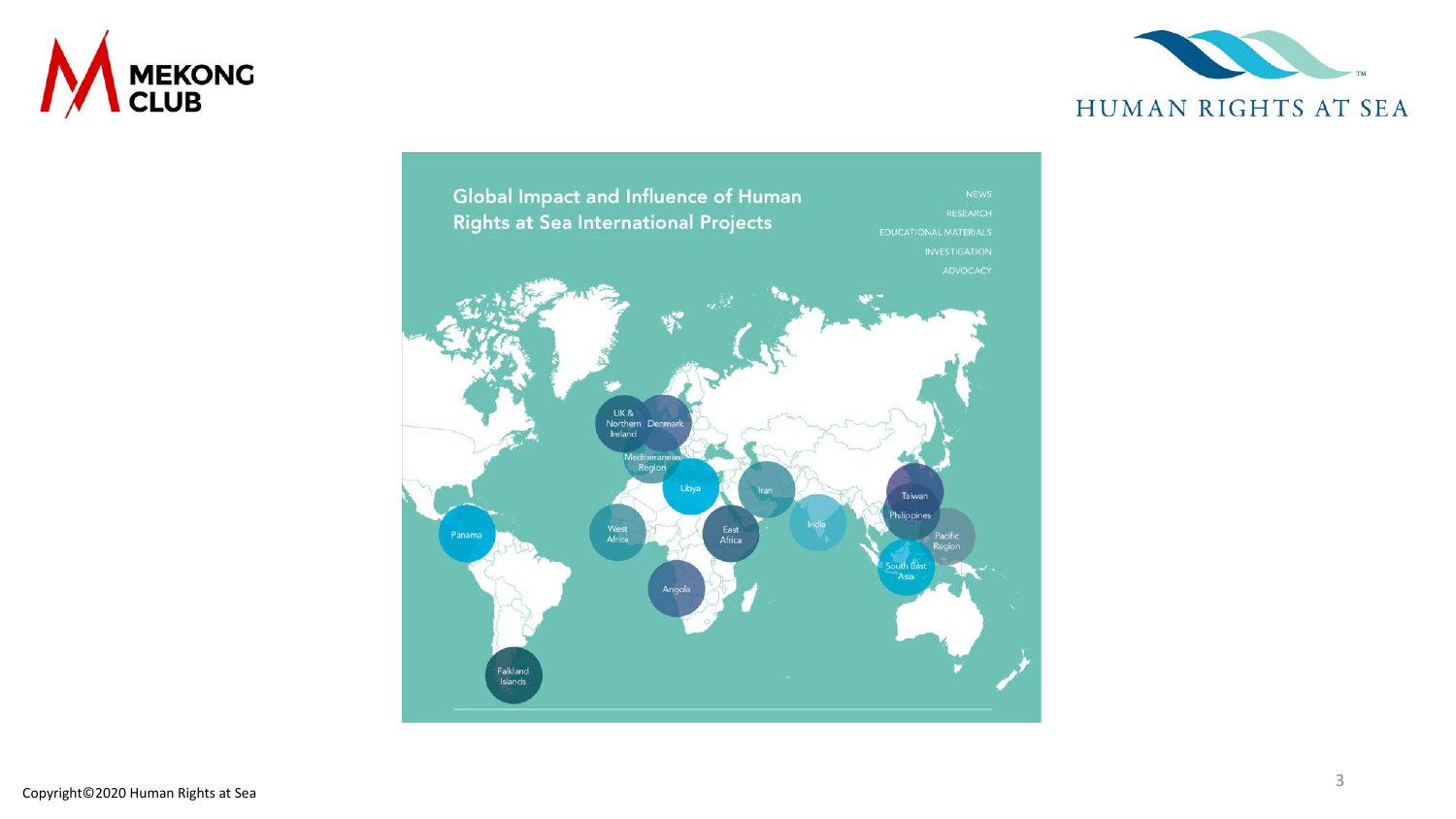



#### Context - Taiwan



- Current (2019-2020) engagement stemming from internal NGO and individual requests for independent support concerning migrant fishers in coastal & deep-water fleets.
- Research & engagement conducted in-country by / with Taiwanese nationals, civil society and Government agencies.
- Positive in-country Government support notable openness and willingness to engage, review and comment.
- Limited fishing industry engagement to be followed up with further research.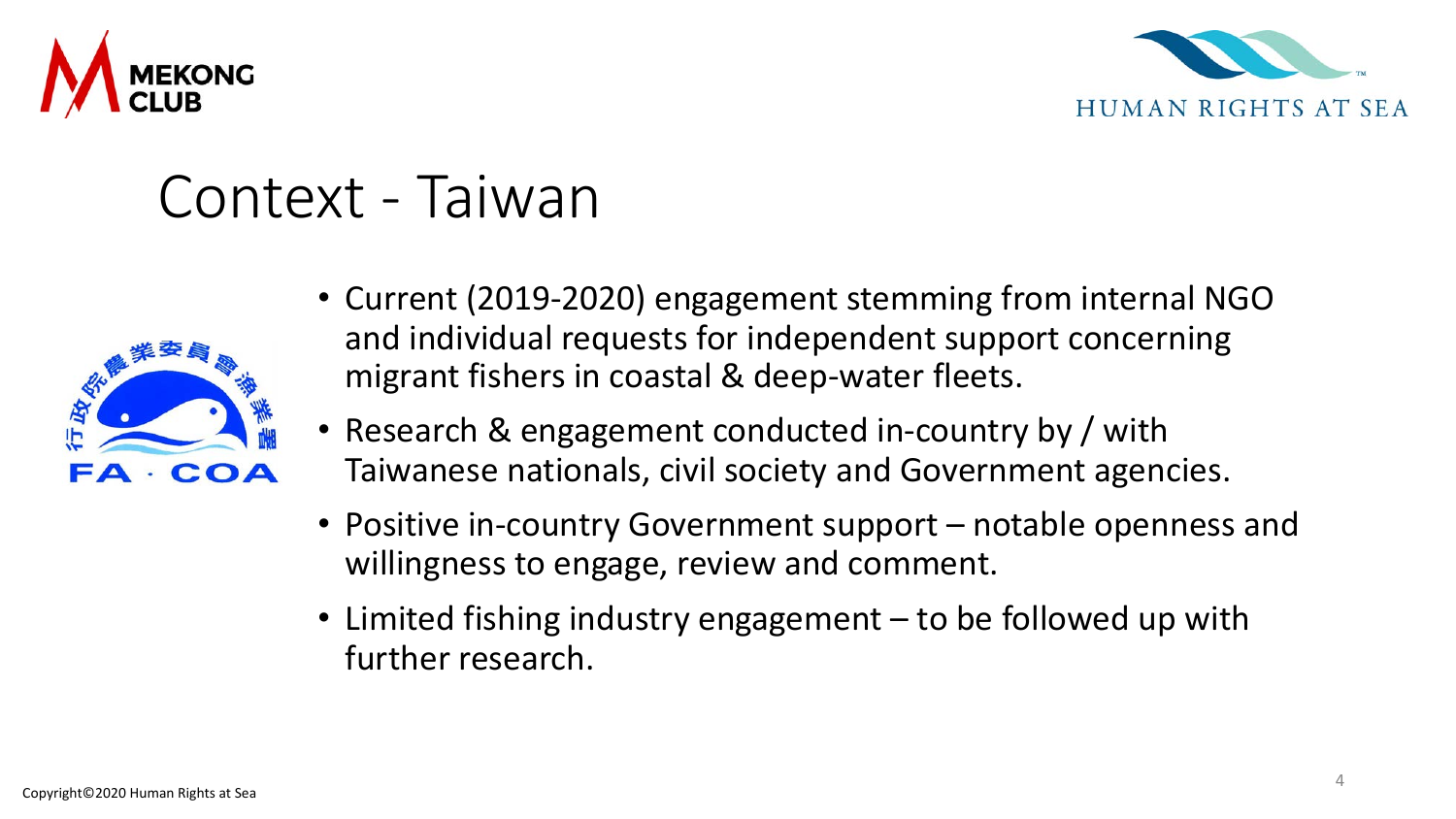



### Our Recent Work





www.humanrightsatsea.org www.humanrightsatsea.org/publications/

C CCTOBER 2019 Human Rights at Sea All Rights Reserved.





**Human Rights at Sea** Case Study

Labour Disputes Reveal a **Worrying Power Imbalance** and Vulnerability of Migrant **Fishermen in Taiwan's Fishing Industry** 



www.humanrightsatsea.org www.humanrightsatsea.org/case-studies/

C DECEMBER 2019 Human Rights at Sea All Rights Reserved.





www.humanrightsatsea.org www.humanrightsatsea.org/publications

C DECEMBER 2019 Human Rights at Soa All Rights Reserved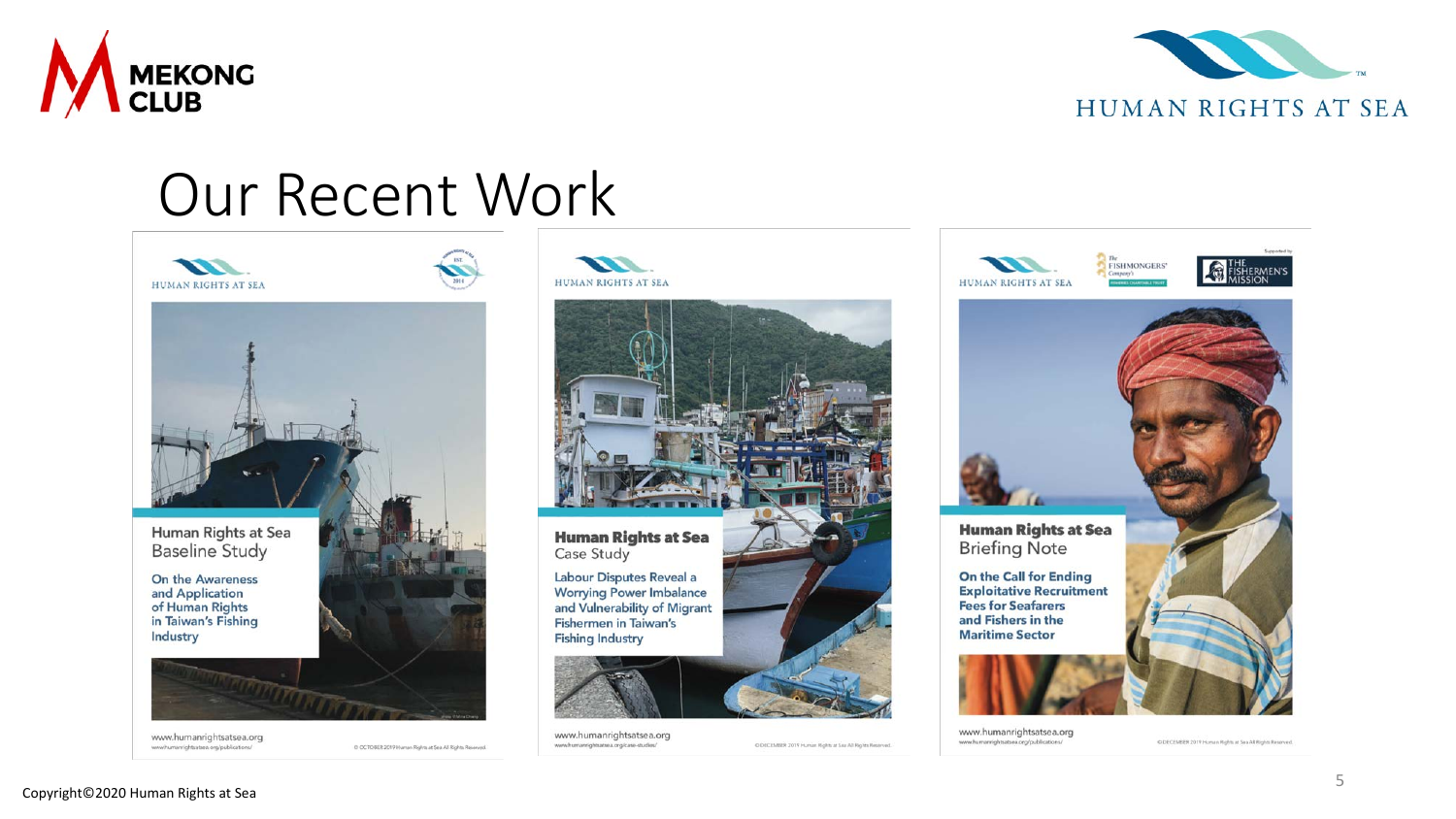



## October 2016 Report

Table 1. Some ILO indicators of identifying forced labour in practice<sup>18</sup> that are found in Taiwan's fishing industry

| Indicators of Involuntariness                                                                                                                                                                                                                                                                                                                                                                                                                                                                                                                                | Indicators of Menace Penalty                                                                                                                                                                                                                                                                                                                                                                                                                                                                    |
|--------------------------------------------------------------------------------------------------------------------------------------------------------------------------------------------------------------------------------------------------------------------------------------------------------------------------------------------------------------------------------------------------------------------------------------------------------------------------------------------------------------------------------------------------------------|-------------------------------------------------------------------------------------------------------------------------------------------------------------------------------------------------------------------------------------------------------------------------------------------------------------------------------------------------------------------------------------------------------------------------------------------------------------------------------------------------|
| • Physical confinement in the work location - in prison or in private<br>detention<br>· Psychological compulsion, i.e. an order to work, backed up by a<br>credible threat of a penalty for non-compliance<br>• Induced indebtedness (ie. by falsification of accounts, inflated prices,<br>reduced value of goods or services produced, excessive interest<br>charges)<br>• Deception or false promises about types and terms of work<br>• Withholding and non-payment of wages<br>• Retention of identity documents or other valuable personal possessions | • Physical violence against worker or family or close associates<br>• Sexual violence<br>• (Threat of) supernatural retaliation<br>• Imprisonment or other physical confinement<br>• Financial penalties<br>• Denunciation to authorities (ie. police, immigration) and deportation<br>• Dismissal from current employment<br>• Exclusion from community and social life<br>• Removal of rights or privileges<br>• Deprivation of food, shelter or other necessities<br>• Loss of social status |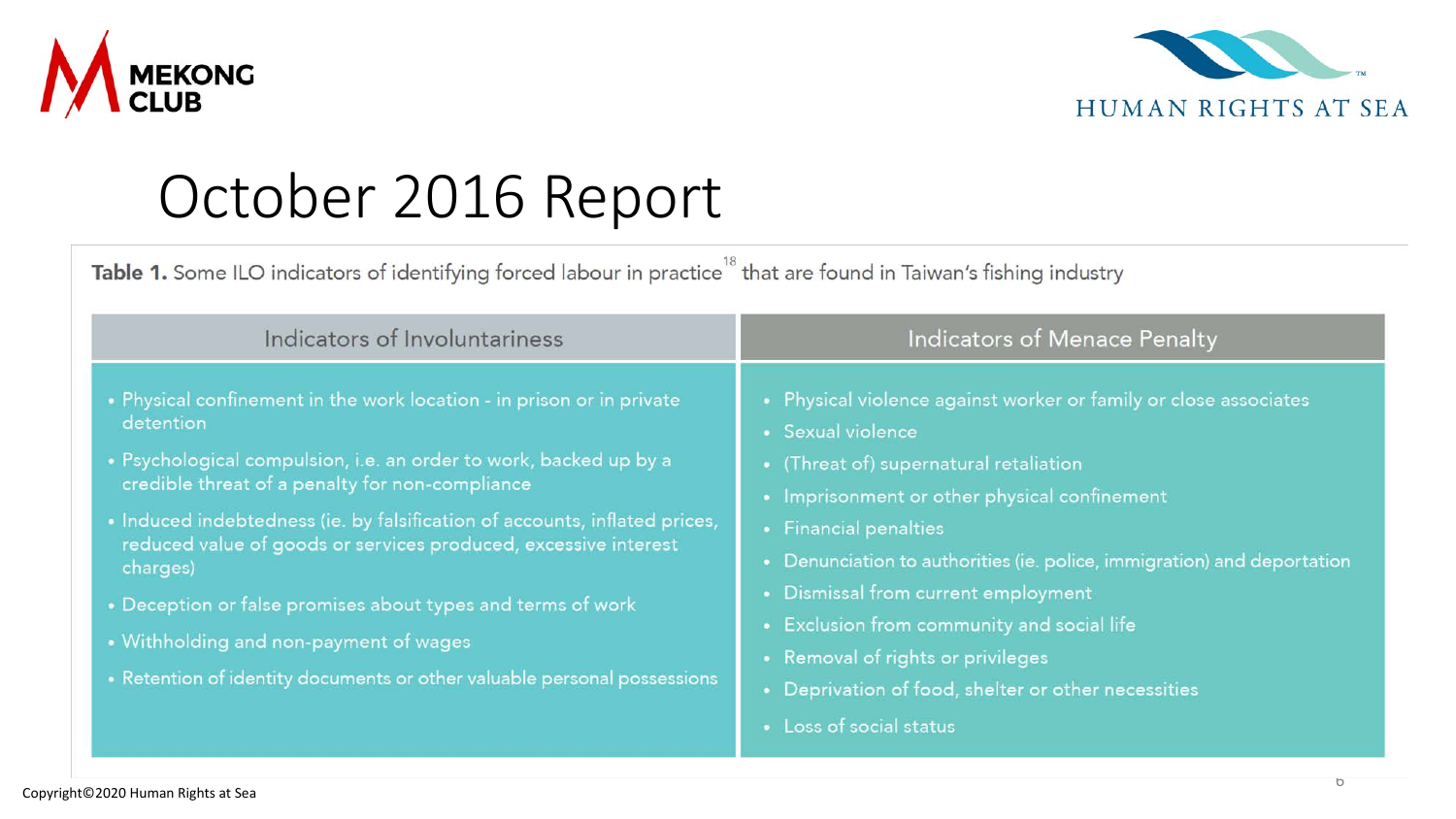



#### Reports – Selected Key Points

- Concerns raised about treatment of foreign workers in the fishing industry. More transparent research needed.
- Exploitation of migrant labourers through exploitative recruitment practices & overseas employment agencies.
- Power imbalance between owners and employees.
- Embedding of ILO 188 into domestic law with supporting national legislation.
- For full details of all the reports and case studies see:
	- <https://www.humanrightsatsea.org/publications/>
	- <https://www.humanrightsatsea.org/case-studies/>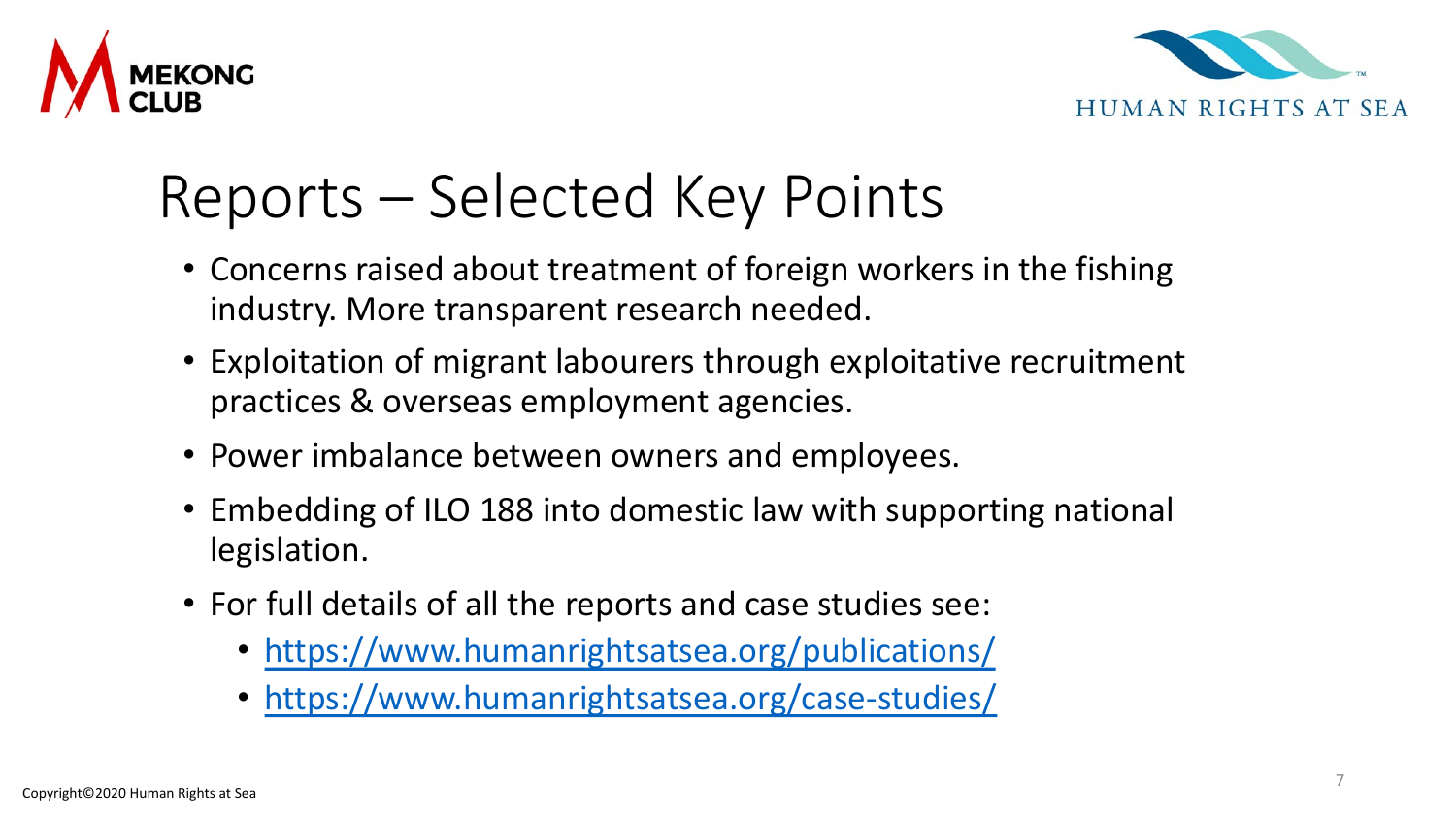



#### October 2019 Report: Taiwan Government Response



- 27 February 2020
- https://www.humanrightsatsea.org/2020/03/08/taiwan- [government-positively-and-comprehensively-responds-to-](https://www.humanrightsatsea.org/2020/03/08/taiwan-government-positively-and-comprehensively-responds-to-human-rights-at-sea-fisheries-report/) human-rights-at-sea-fisheries-report/
- **Recommendation "Embed the philosophy and State-led narrative of "human rights at sea" on the national agenda."**
	- The Presidential Office Human Rights Consultative Committee, the Human Rights Promotion Task Force of the Executive Yuan and the Coordination Conference for Human Trafficking Prevention have been inviting relevant ministries and agencies to convene meeting regularly. Relevant issues being addressed in such meetings have already embraced the philosophy of human rights at sea.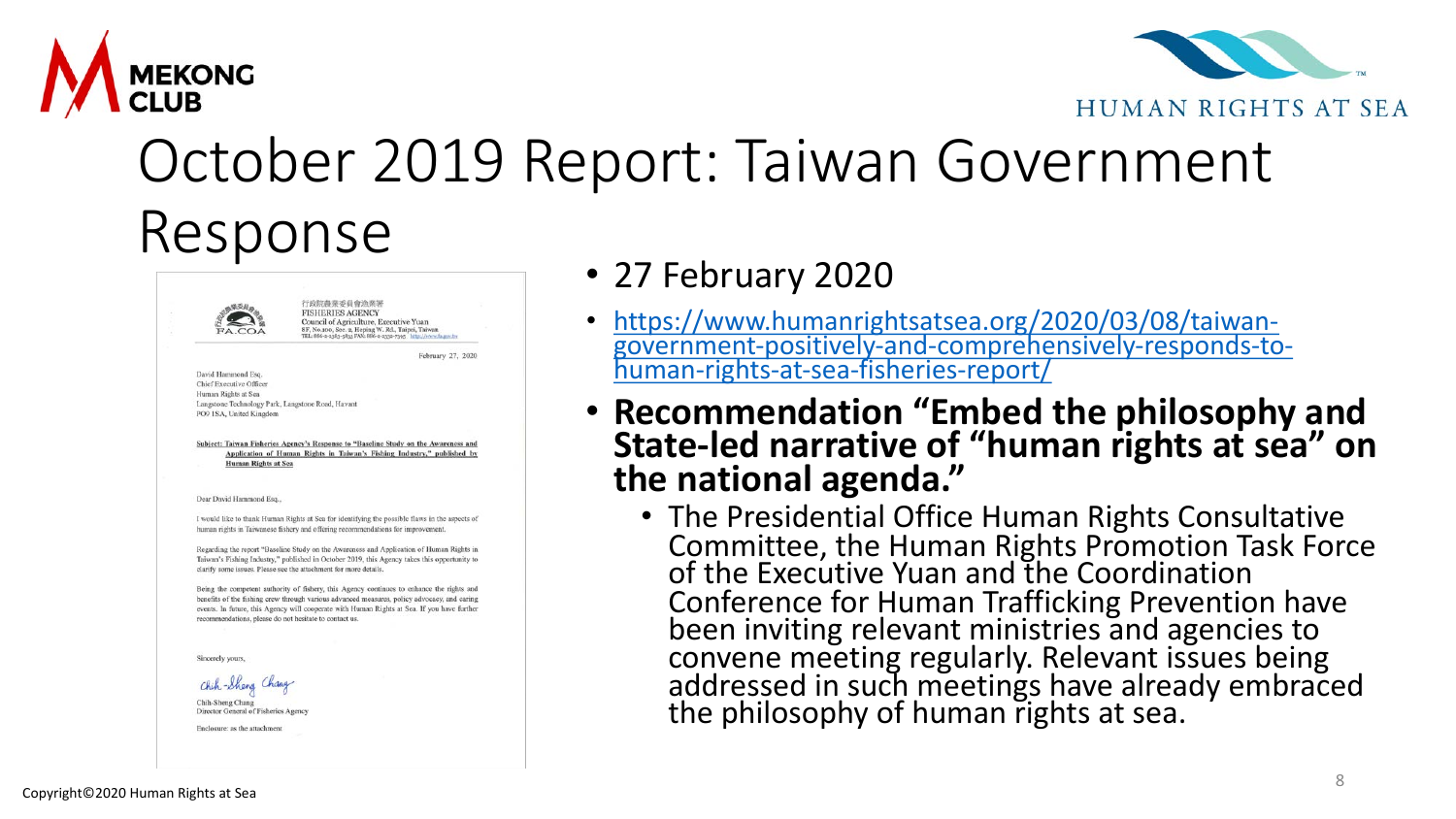



#### Taiwan Government Response

**Recommendation "Strengthen international cooperation and learn from other countries' experiences to accelerate the process of extending human rights protections at sea."**

• "Currently, the Ministry of Labor has convened bilateral labor meetings with the countries of origin of foreign crew members on an irregular basis. During such meetings, this Agency had constructive discussions on the issue of rights and benefits of the foreign crew with the parties concerned, and arrangements are made by consensus so as to protect human rights at sea."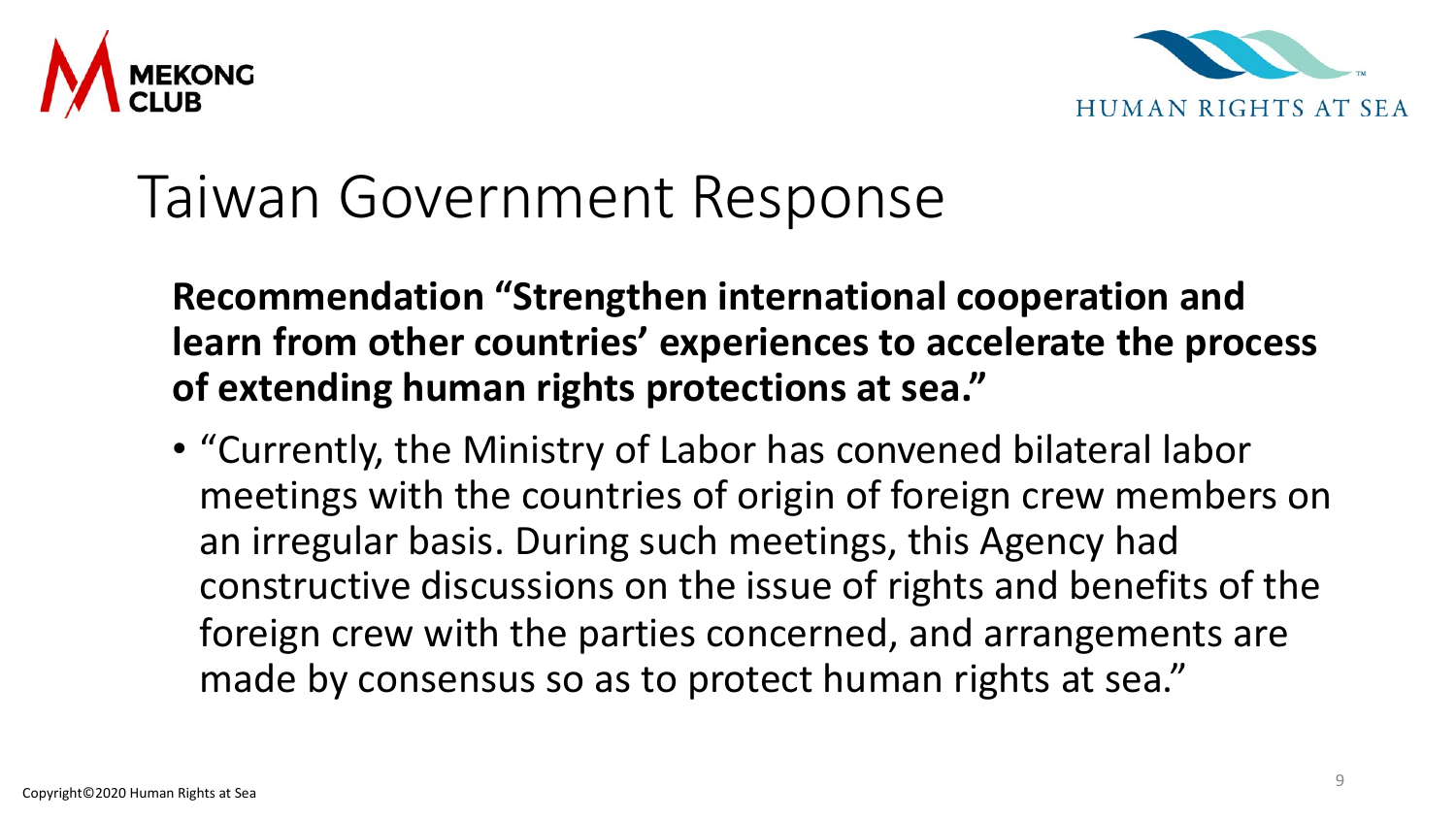



### Taiwan Government Response

- **Accommodation**. Improvement in national and foreign crews access to on- shore accommodation at reduce cost.
- **Life jackets**. Fisheries Agency will strengthen its policy advocacy, requesting vessel operators (masters) to store life jackets in places more easily accessible.
- **Incidents at sea**. When persons in maritime distress, humanitarian aid shall take precedence over all other issues.
- **Salary deductions**. "With reference to the regulation in ILO-C188 requiring "no fees or other charges for recruitment or placement of fishers be borne directly or indirectly, in whole or in part, by the fisher," this Agency had amended "Regulations on the Authorization and Management of Overseas Employment of Foreign Crew Members" on March 20, 2019, requesting no service fee is charged for fishing crew members in the service contract."
- **IUU Fishing**. "Heavy punishment on fishing vessels engaging in IUU fishing."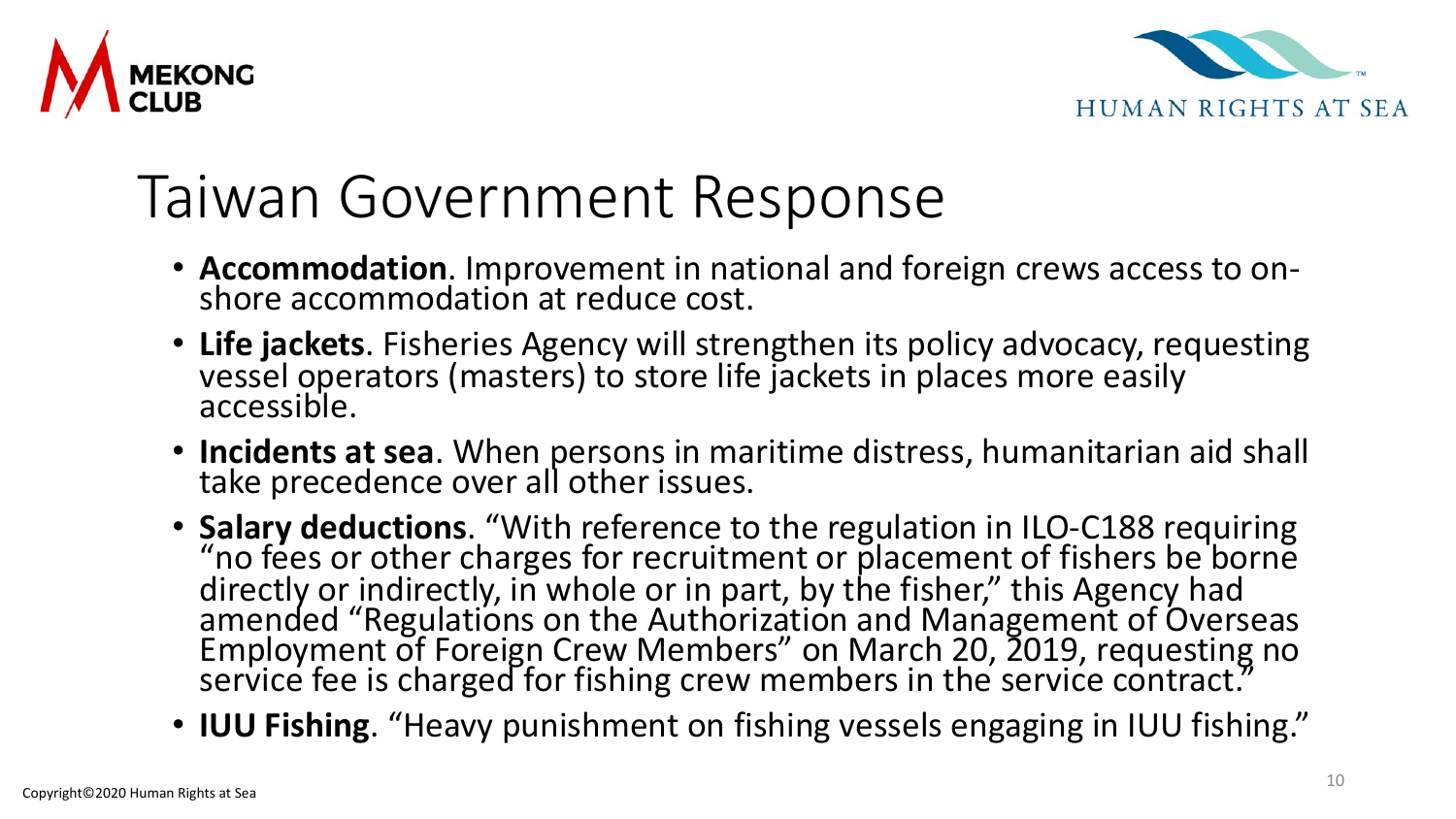



# Headlines

- Positive Government responses and engagement with Human Rights at Sea and our findings.
- High standards of freedom of speech and access to Government.
- Ongoing civil society concerns re: migrant worker protections being raised requiring due investigation and publishing of findings.
- Need in the fishing industry and supply chain to embed law and policy relating to ILO 188 and associated safeguards.
- Need to ensure national policy and law exists around the wider fundamental human rights protections from the Universal Declaration 1948 throughout the fishing industry.